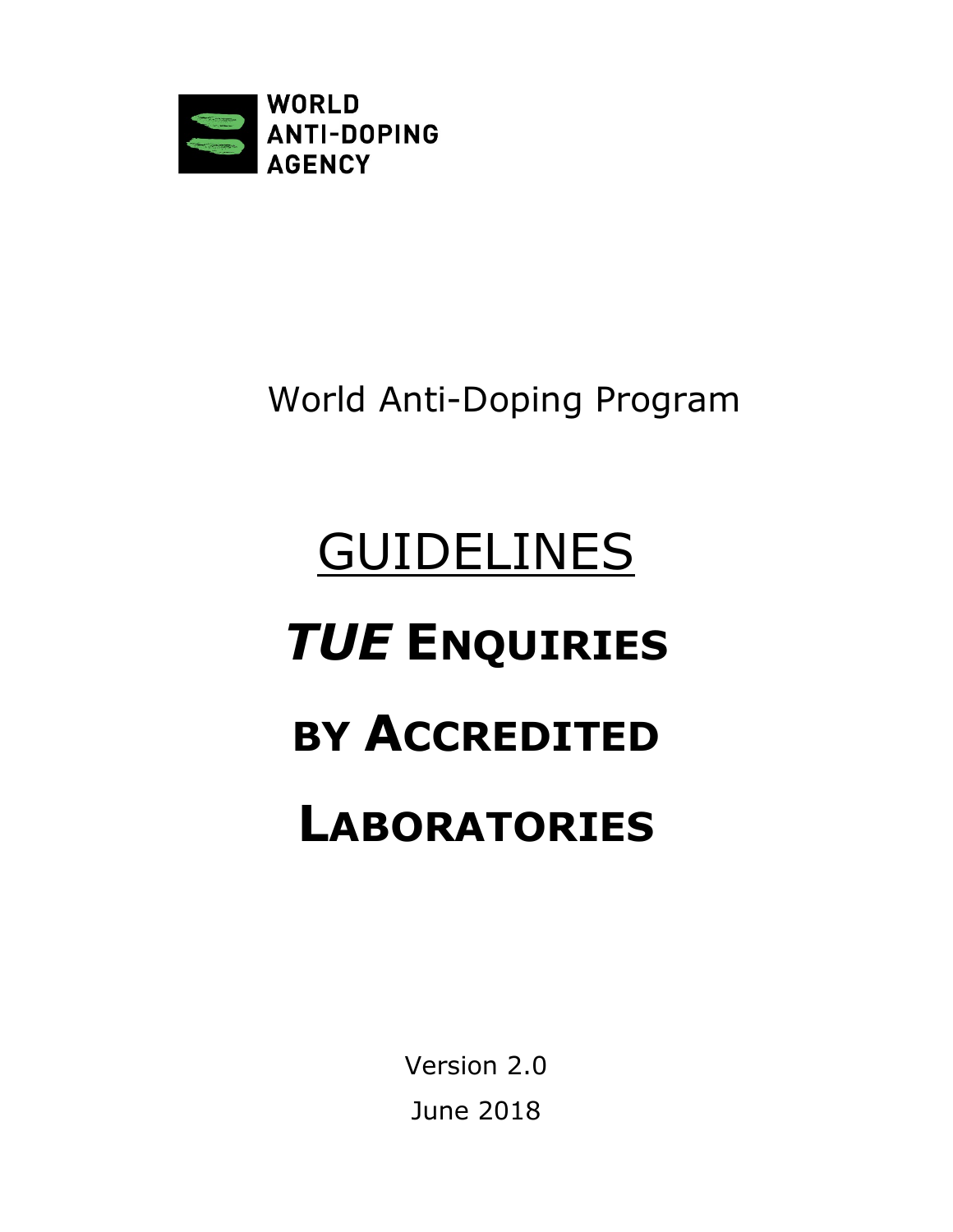## **Objective**

The following guideline is the result of continuing efforts to harmonize Laboratory reporting procedures based on the requirements of the *International Standard for*  Laboratories (ISL) [1], as well as on the observations and recommendations made by the *WADA* Laboratory Expert Group (LabEG).

This guideline was produced to assist the Laboratories in reporting Presumptive *Adverse Analytical Findings* (P*AAF*) exclusively for the S.3. Beta-2 Agonists and S.9. Glucocorticoids drug classes and enquiring with the relevant Testing Authority (TA) and/or Results Management Authority (RMA) about the existence of an approved *Therapeutic Use Exemption (TUE)* before performing confirmation analyses. In accordance with ISL (provision 5.2.4.3.1.1), the decision to confirm the PAAF or report the finding as negative shall be made by the  $TA$  and/or or Results Management Authority (RMA) and it shall be retained by the Laboratory as part of the *Sample*  record. The form below is an example of how this requirement may be met. It is recommended that all Laboratories refer to this form when contacting TAs or RMAs for the existence of an approved *TUE*.

### **1. Scope**

This guideline follows the rules established in the *World Anti-Doping Agency's (WADA)* ISL [1] and relevant Technical Documents regarding the Analytical Testing of *Sample*s. These requirements are still fully applicable and shall be respected. This Guideline contains additional recommendations to facilitate the correspondence between Laboratories and TAs and allows for harmonized recording of such decisions into *ADAMS*. Therefore this guideline also provides guidance on how to maintain traceability in reporting such decisions until such time that specialized reporting modules are available in *ADAMS*.

#### **2.** *TUE* **enquiry Requirements**

The ISL article 5.2.4.3.1.1 provides the option for Laboratories to contact the relevant TA or RMA to enquire if an approved TUE is on file for a PAAF for beta-2-agonists or glucocorticoids detected in the Initial Testing Procedure. In addition, the Laboratory shall request guidance as to whether, on the basis of the valid *TUE*, the TA wishes the Laboratory to confirm the PAAF or report the finding as "Negative".

It is strongly recommended that the Laboratory utilizes the template form in the Annex to this guideline (or a **Laboratory** form containing similar descriptive elements) to receive documented and signed evidence of the TA's instructions.

### **3. Reporting Requirements**

In order to ensure full traceability of the TA's instructions to confirm the PAAF or to report the *Sampl*e as Negative for the beta-2 agonist or glucocorticoid PAAF, the following guidance shall be followed in order to incorporate the TA's authorization into the *ADAM*S record.

It is noted that the *TUE* enquiry form may be uploaded as described below without the need for the TA to "un-match" the *ADAMS* record.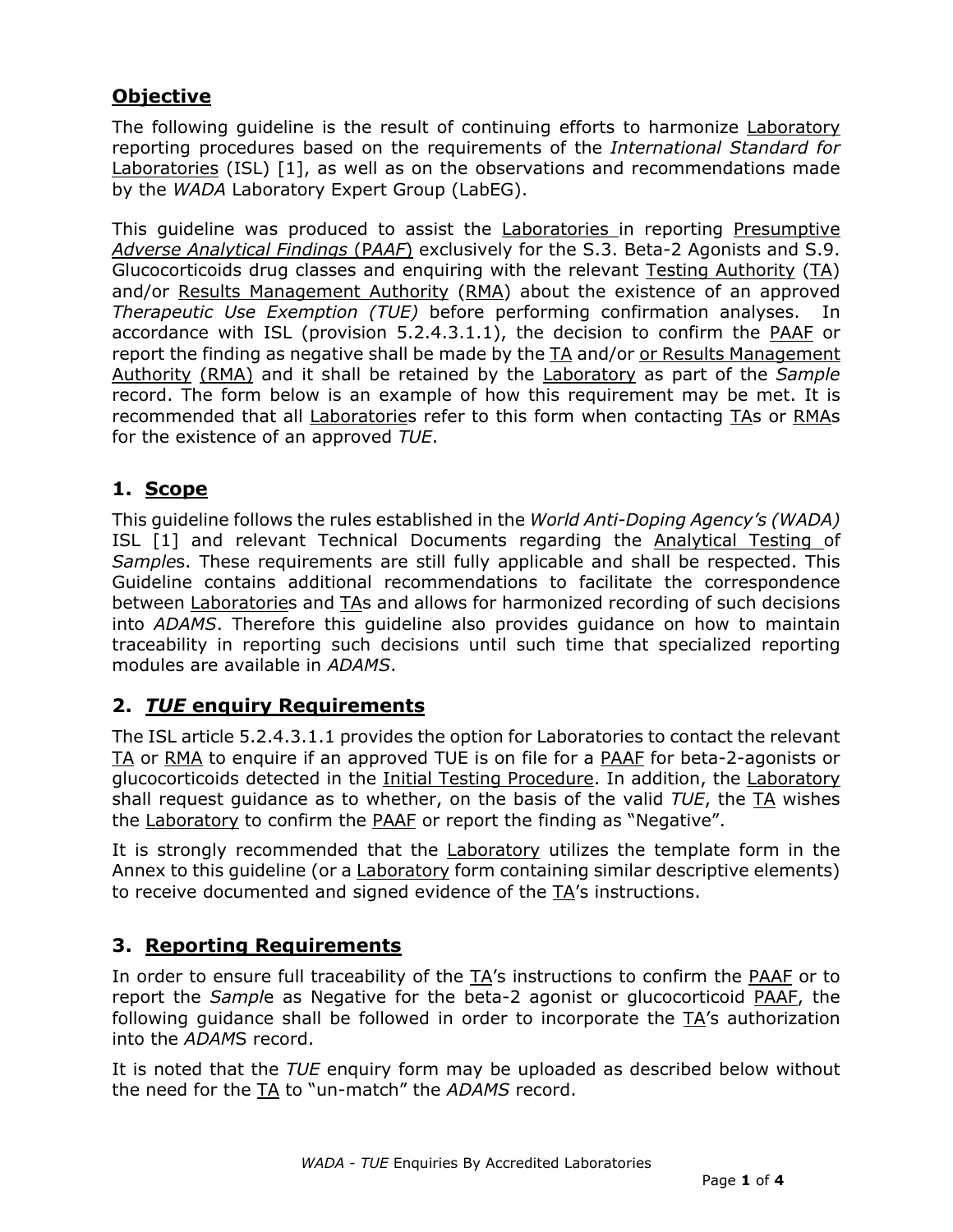The Laboratory shall record the decision of the TA into ADAMS. Two methods are acceptable to update the *ADAMS* record:

1. Attach the TA-approved *TUE* Enquiry Form to *ADAMS* record:

• Add a statement in the comments section of the *ADAM*S record that clearly identifies that instructions have been received from the TA based on a *TUE* enquiry. For example, enter the statement in the Analysis Details/Explanation/Opinion text field:

*"TUE enquiry: refer to attached document under activities tab"*

- Upload and attach the signed *TUE* enquiry instructions (in pdf format) through the "Activities" Tab in the *ADAMS* record (see Appendix 2):
	- o Select "add activity";
	- o Then "browse" under Add Attachment;
	- o Select the appropriate pdf document and "open";
	- o Add the statement to subject field "*TUE* Enquiry"; and
	- o Click on save.
- Save the *ADAMS* record and submit.
- 2. Add a comment to *ADAMS* record:
	- Add a statement for the comments section of the *ADAMS* record that clearly describes that the TA confirmed the existence of an approved TUE and that the test result may be recorded as Negative. Enter the statement in the Analysis Details/Explanation/Opinion text field:

"*TUE Enquiry: The Testing Authority confirmed that a proper TUE is on file for [substance] and has authorized the reporting of this sample as "Negative". TUE Enquiry record is on file in the Laboratory*".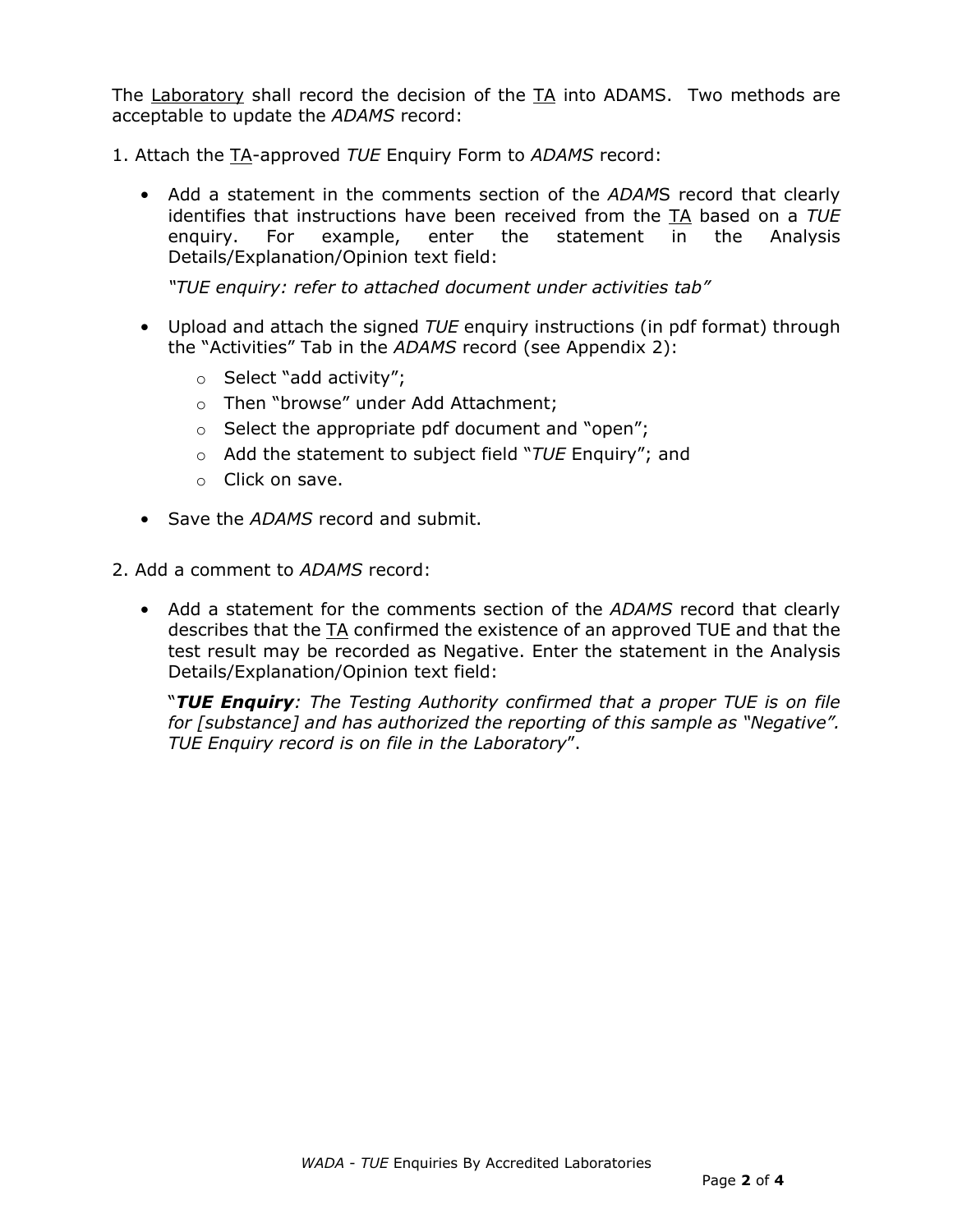Laboratory Name Laboratory Address (or Letterhead)

## *TUE* **Enquiry Form**

| Date:                    |                                     |  |                  |
|--------------------------|-------------------------------------|--|------------------|
| TA or RMA:               |                                     |  |                  |
| <b>Sample Code:</b>      |                                     |  | <b>Lab Code:</b> |
| <b>Sport/Discipline:</b> |                                     |  |                  |
|                          | <b>Mission Code/Batch ID/Event:</b> |  |                  |

The Laboratory Initial Testing Procedure applied to the sample above identified a Presumptive Adverse Analytical Finding that may fall under an approved *Therapeutic Use Exemption* status within the following drug class identified in the *WADA Prohibited List*:

|            | <b>Presumptive Analytical Finding:</b>                      |                             |
|------------|-------------------------------------------------------------|-----------------------------|
| Drug Class | $\vert$ S.3 Beta-2 agonists                                 | $\vert$ S.9 Glucocorticoids |
|            | Estimated concentration <sup>1</sup> based on initial test: |                             |
|            |                                                             |                             |

**<sup>1</sup>** the concentration value is a non-confirmed estimation based on a qualitative initial test result.

| Name and Title of responsible person: |       |
|---------------------------------------|-------|
|                                       |       |
| Signature:                            | Date: |
|                                       |       |

#### **Section below to be completed by the relevant Results Management Authority:**

Please indicate below whether the Laboratory is to perform a confirmatory analysis (based on the existence or absence of a valid TUE for this substance related to the sample identified above)

|  | Do not confirm the <b>Presumptive Adverse Analytical Finding</b>                                                    |
|--|---------------------------------------------------------------------------------------------------------------------|
|  | and report sample as Negative.<br>(An acceptable TUE, in compliance to the TUE Standard, is on file <sup>2</sup> ). |
|  |                                                                                                                     |
|  | Confirm the Presumptive Adverse Analytical Finding and                                                              |
|  | report confirmation result.                                                                                         |

<sup>2</sup> It is the role of the Testing Authority or Results Management Authority to ensure that the nature of the substance(s) found in the sample is/are commensurate with the prescription as indicated on the granted *TUE*.

| Name and title of responsible person: |       |
|---------------------------------------|-------|
| Signature of responsible person:      |       |
| Organization:                         | Date: |

**Please forward this completed form to the** *[name]* **Laboratory at** 

Fax: *123-456-7890* or email *scientist@laboratory.org*